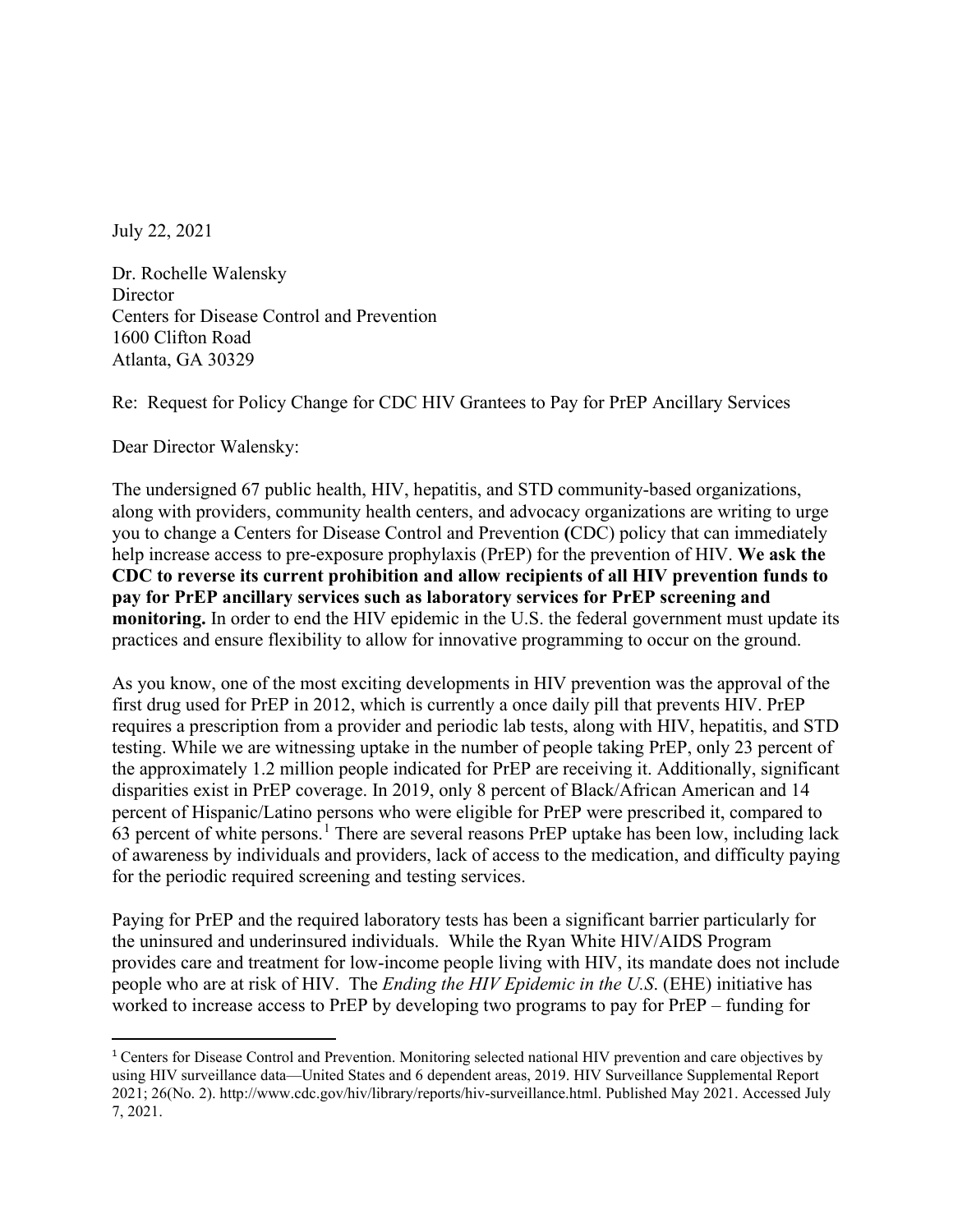community health centers and the federally administered program, Ready, Set, PrEP, which only provides for the actual drug. These programs do not reach everyone and there is still much work to be done to ensure everyone who wants PrEP is able to receive it and maintain their access.

**We believe CDC can and should provide additional resources and flexibility to grantees to support PrEP prescription and maintenance.** Currently, CDC allows the 57 funded EHE grantees to use a portion of their EHE funding to support ancillary services associated with PrEP. The funding guidance states that recipients may use EHE funds to pay "for laboratory costs for screening or monitoring PrEP per CDC Guidelines for uninsured or underinsured people receiving PREP in not-for-profit or government clinics."[2](#page-1-0) In fiscal year 2021, CDC was appropriated \$175 million, and the fiscal year 2022 budget request includes \$275 million for EHE-related activities.

However, CDC prohibits state and local governments and community-based organizations to use a portion of their ongoing CDC HIV funding for PrEP services. In FY 2021, total funding for the CDC Division of HIV/AIDS Prevention was \$755 million.

Increasing PrEP uptake across the entire U.S., not just in EHE jurisdictions, is critical to ending the HIV epidemic in the U.S. Our public health programs and community-based organizations must have all resources available to ensure that uninsured individuals are able to receive the ancillary services needed to ensure and maintain access to PrEP now. **We ask that the CDC immediately allow all HIV prevention grant recipients to use their funds to support laboratory costs for PrEP screening and monitoring in the same way as CDC EHE funds can be used.** 

## **We also ask that you publicly report for each jurisdiction how EHE funding is being used to support PrEP services on an annual basis.**

We thank you for attention to this matter. If you have any questions or comments, please do not hesitate to contact Carl Schmid, Executive Director, HIV+Hepatitis Policy Institute at [cschmid@hivhep.org](mailto:cschmid@hivhep.org) or Kenyon Farrow, Managing Director of Advocacy & Organizing, PrEP4All at [kenyon@prep4all.org.](mailto:kenyon@prep4all.org)

Sincerely,

ADAP Advocacy Association Advocates for Youth African American Health Alliance AIDS Action Baltimore AIDS Alabama AIDS Alabama South AIDS Alliance for Women, Infants, Children, Youth & Families

AIDS Cure Research Collaborative AIDS Foundation Chicago AIDS United American Academy of HIV Medicine American Psychological Association Amida Care APLA Health Aunt Rita's Foundation

<span id="page-1-0"></span><sup>&</sup>lt;sup>2</sup> Centers for Disease Control and Prevention, "Integrated HIV Programs for Health Departments to Support Ending the HIV Epidemic in the United States CDC-RFA-PS20-2010,"

https://www.cdc.gov/hiv/pdf/funding/announcements/ps20-2010/CDC-RFA-PS20-2010.pdf.